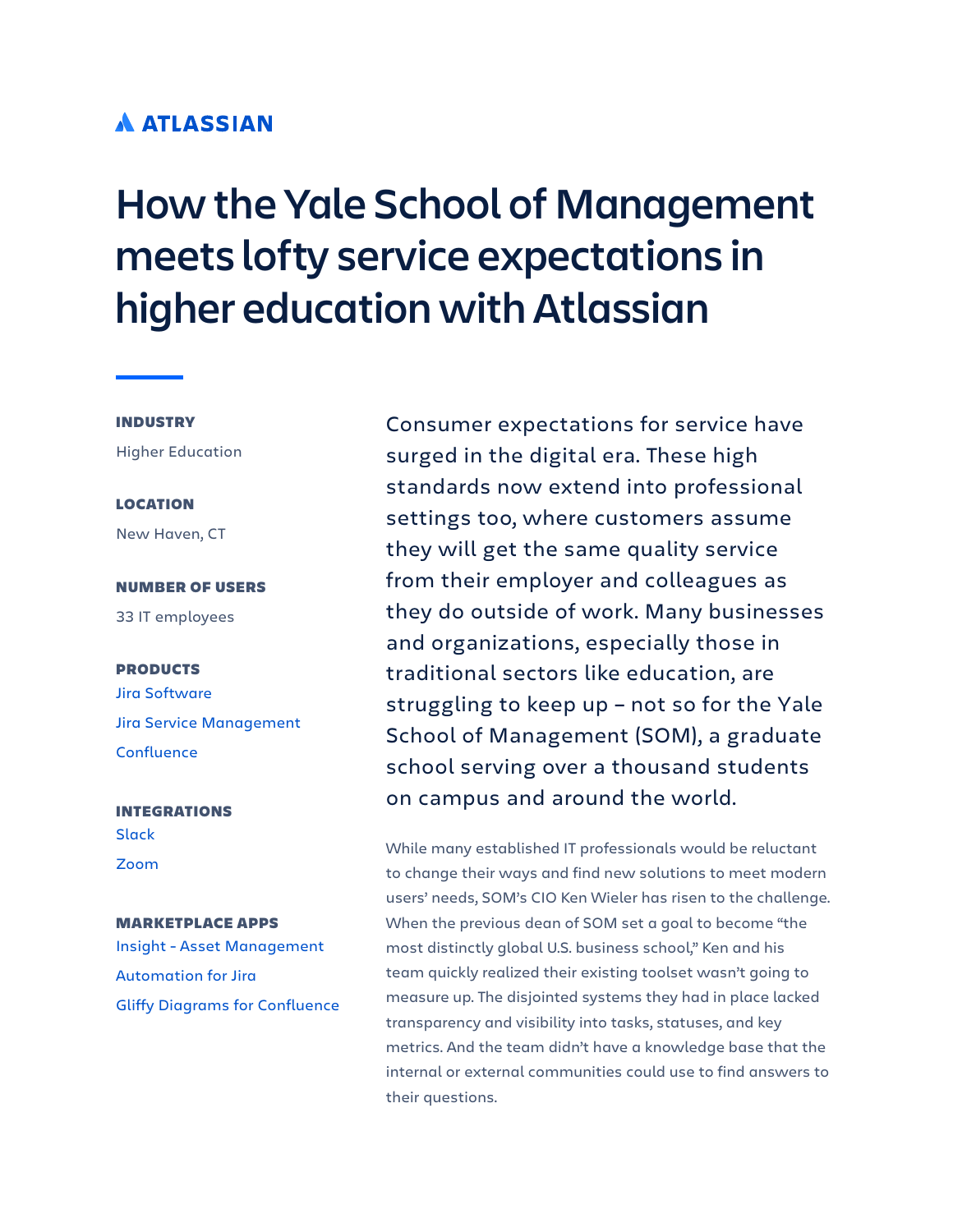So SOM's IT team began exploring ways to achieve higher levels of service, help the school expand its global reach with higher-tech experiences, and build a customer-centric IT culture. After surveying potential options, they discovered Atlassian would meet all of their immediate and future needs. Confluence would serve as their knowledge base, as well as a hub for documentation and collaboration. Jira Service Management would enable IT and other departments, including Digital Communications and Business Operations, to better track requests and reduce time to resolution. Plus, Jira Software would help DevOps keep track of the increasing number of service requests stemming from SOM's growing student population and project workload.

Since implementing Atlassian, SOM's IT team has transformed the customer experience, inside and out. In addition to dramatically improving service to the Yale SOM community (to the tune of a 4.8 out of 5 satisfaction rating) and reducing the client services team's time to resolution (by 57 percent!), they've also increased internal transparency and accountability while positioning SOM as a trailblazer for educational institutions around the world.

### CHANGING NEEDS AND GOALS PAVE THE WAY FOR AN EVOLVED PLATFORM

When SOM's IT team was first confronted with the previous Dean's new global goals, they were using different products for each function: BMC Footprints and email for Help Desk requests, Basecamp for managing development projects, and what Ken lovingly refers to as "a hodgepodge of tools" for documentation and collaboration. Each tool had shortcomings that were getting worse as IT started working toward the school's new ambitions.

The team says Footprints was a "cumbersome tool" that made it difficult or impossible to track service level agreements and view metrics in context to understand where to dedicate their time and effort. Additionally, departmental knowledge was dispersed in various forms of storage, hard to find, or held exclusively in individuals' memories. DevOps Engineer Matt Dell explains, "Team members, including me, didn't effectively share information that everyone could use in resolving service requests. I think that was a product of a couple things: not having a 'home' for the information; documentation being painful to write; and work silos ('Nobody else needs to know this')."

User needs had changed, objectives had evolved, and now SOM's tools needed to adapt too. Ken's group began researching solutions, including Atlassian, Zendesk, and ServiceNow. Atlassian emerged as the top choice based on their familiarity with Jira Software and Confluence, the customizability of Jira Service Management, and integrations with Slack for real-time updates.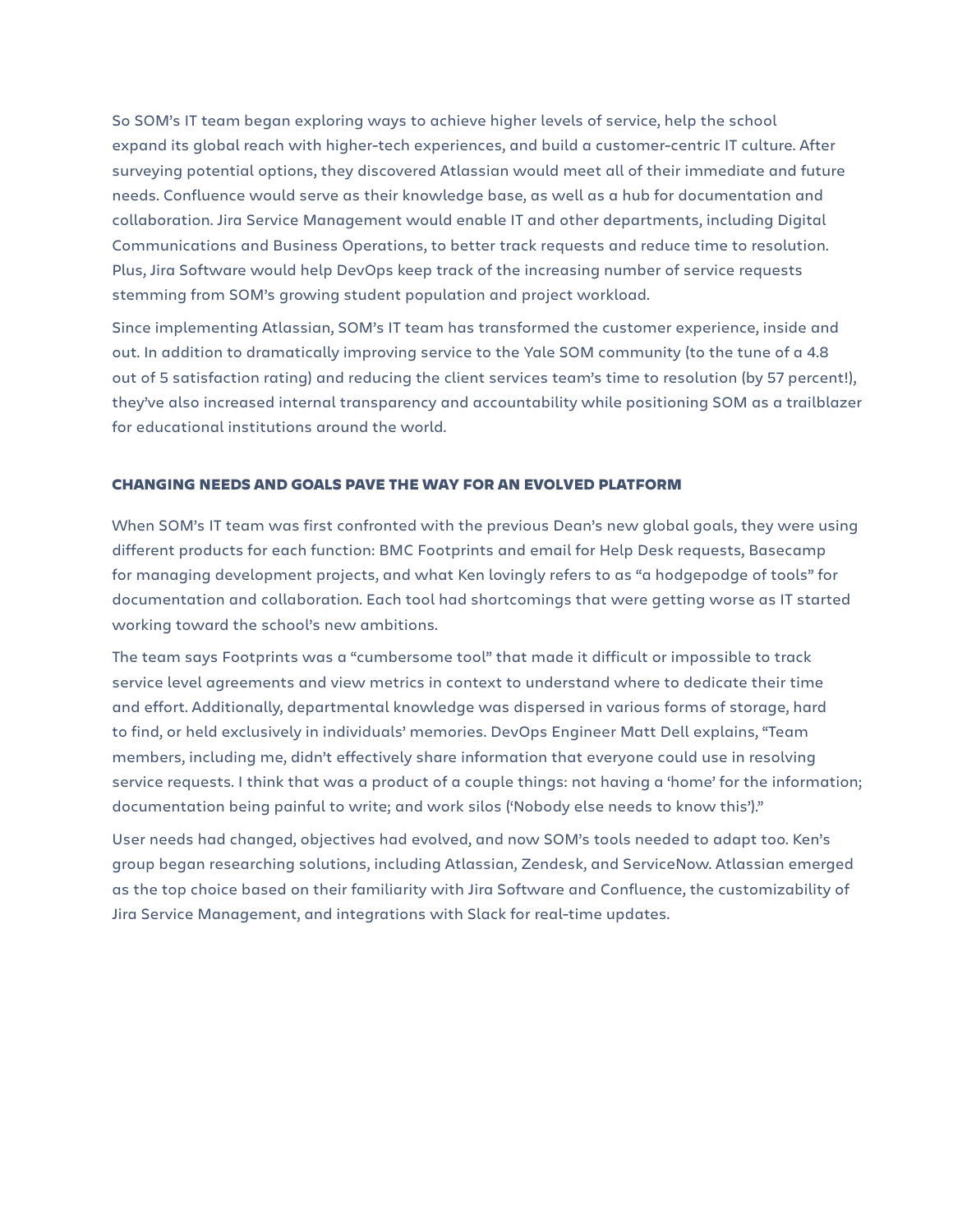### THREE IT FUNCTIONS, ONE COMPREHENSIVE PLATFORM

After deciding to implement Atlassian, the DevOps team took the lead on SOM's migration and configured the solution to work for all three IT functions: DevOps (which runs all backend systems), Client Services (which serves Yale SOM's community of students, faculty, and other end users), and Media Services (which handles audio/visual technology for the school's new state-of-the-art building).

As for their own team, DevOps developed ticketing systems and workflows that integrated Jira Software, Jira Service Management, and Slack to support the full development lifecycle, including software development, bug tracking, issue management, and service requests from the community (which DevOps also handles). Over time, they've also implemented dozens of Marketplace Apps (including Insight by Riada for asset management, Automation for Jira, and Gliffy Diagram for Confluence) that they say SOM can't live without.

DevOps implemented a similar system for Media Services to handle project management and client management, in addition to configuring Confluence for documentation and collaboration. To meet the increased service delivery expectations, Media Services customized Atlassian products with integrations to manage SOM's advanced classroom presentation technology.

For example, IT developed a solution for instant classroom tech support by using the Automation for Jira app to connect Jira Service Management and Slack. Whenever a student or presenter touches the "Help" button on a room's A/V control panel, a Jira Service Management ticket is automatically created and a Slack message is posted in the Media Services channel so a team member can respond immediately. The NextUpAI bot allows employees to assign someone to work on the request, make comments, log time, and transition the issue - all in Slack. Matt says this is one example of a solution that solvs



## **Automation for Jira APP 10:02 AM** @channel ALERT! Help Button Pushed in Classroom 2410 https://jira.som.yale.edu/browse/DESK-71806

### **iira integration** APP 10:02 AM

DESK-71806: Waiting for support Help Button Pushed in Classroom 2410 SOM Media Services JSD | High | Media Problem | Today at 10:02 AM

Choose issue action... v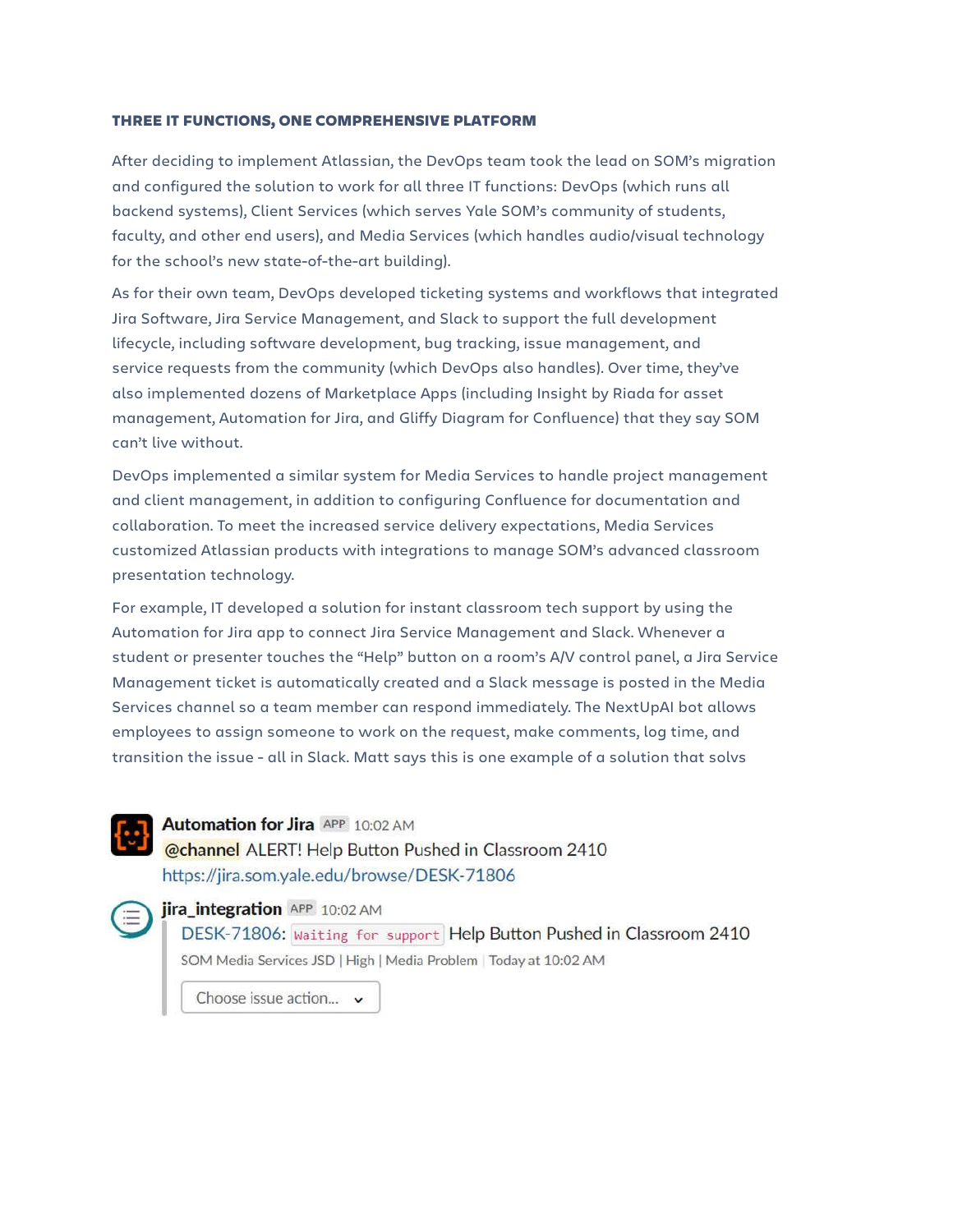**These tools improve service because we can**  "**address issues immediately. They also give us better metrics to tell how many issues we're having and understand whether they're a malfunction or if a specific user needs extra training and support. We can't do without that.**

### **MATT DELL**

**Development Operations Engineer**

several problems at once, adding value on multiple fronts. "These tools improve service because we can address issues immediately," he explains. "They also give us better metrics to tell how many issues we're having and understand whether they're a malfunction or if a specific user needs extra training and support. We can't do without that."

The SOM IT department also set up a three-tiered service desk, aggregating the team's detailed notes on policies, procedures, and FAQs in an extensive self-service catalog in Confluence. This catalog serves as a knowledge base for the community as well as the employees serving them.

As these solutions were launched and adopted, non-technical departments at SOM began to

| <b>≭ Confluence</b> Spaces v                          |                                                                                                                                                                                                                                                                                                                                                                                                                           |                               |                                                                                                                                                                                                                                              | Search | Q | Q | Log in |
|-------------------------------------------------------|---------------------------------------------------------------------------------------------------------------------------------------------------------------------------------------------------------------------------------------------------------------------------------------------------------------------------------------------------------------------------------------------------------------------------|-------------------------------|----------------------------------------------------------------------------------------------------------------------------------------------------------------------------------------------------------------------------------------------|--------|---|---|--------|
| <b>SOM IT Service Catalog</b>                         | SOM Information Technology Service Catalog<br><b>Dashboard</b>                                                                                                                                                                                                                                                                                                                                                            |                               |                                                                                                                                                                                                                                              |        |   |   |        |
| <b>SPACE SHORTCUTS</b><br>同 Service Catalog Home Page |                                                                                                                                                                                                                                                                                                                                                                                                                           | <b>SOM IT Service Catalog</b> | Created by Hunt, Derek, last modified by Wilson, Connie on Aug 23, 2019                                                                                                                                                                      |        |   |   |        |
| Return to the SOM Portal                              | Welcome to the School of Management IT Services Catalog<br>The SOM Service Catalog has information about our SOM services and offerings, as well as our knowledge articles. You can find information about service                                                                                                                                                                                                        |                               |                                                                                                                                                                                                                                              |        |   |   |        |
| Top 5 Services for Faculty, Staff<br>c                |                                                                                                                                                                                                                                                                                                                                                                                                                           |                               |                                                                                                                                                                                                                                              |        |   |   |        |
| Services in Alphabetical Order                        |                                                                                                                                                                                                                                                                                                                                                                                                                           |                               | features, the intended audience, and how to access it as well as related SOM or University policies and procedures.                                                                                                                          |        |   |   |        |
| <b>Service Catalog Navigation</b>                     |                                                                                                                                                                                                                                                                                                                                                                                                                           |                               |                                                                                                                                                                                                                                              |        |   |   |        |
| <b>PAGE TREE</b>                                      |                                                                                                                                                                                                                                                                                                                                                                                                                           |                               | Q How may we help you? Explore by keyword search                                                                                                                                                                                             |        |   |   |        |
| > Support and Computing                               |                                                                                                                                                                                                                                                                                                                                                                                                                           |                               |                                                                                                                                                                                                                                              |        |   |   |        |
| > Media Services                                      |                                                                                                                                                                                                                                                                                                                                                                                                                           |                               | Explore the SOM Service Catalog by category                                                                                                                                                                                                  |        |   |   |        |
| > Accounts and Access                                 | <b>Service Category</b>                                                                                                                                                                                                                                                                                                                                                                                                   |                               | <b>Description</b>                                                                                                                                                                                                                           |        |   |   |        |
| > Communication and Collaboration                     |                                                                                                                                                                                                                                                                                                                                                                                                                           | <b>Support and</b>            | Support and Computing category includes the ITS Service Desk, and all the support you may need for desktops,<br>laptops, mobile devices, printers, and software downloads.<br>> Click here to show/hide the excerpt of Support and Computing |        |   |   |        |
| > Research Computing Services                         |                                                                                                                                                                                                                                                                                                                                                                                                                           | Computing                     |                                                                                                                                                                                                                                              |        |   |   |        |
| > Teaching, Learning and Career Ser                   |                                                                                                                                                                                                                                                                                                                                                                                                                           |                               |                                                                                                                                                                                                                                              |        |   |   |        |
| > Data and Reporting                                  |                                                                                                                                                                                                                                                                                                                                                                                                                           | <b>Media Services</b>         | The Media services offerings cover the podium support for faculty and lectures, panel discussions, live                                                                                                                                      |        |   |   |        |
| > Application and Web Services                        |                                                                                                                                                                                                                                                                                                                                                                                                                           |                               | conferences, webinars, as well as television network and radio broadcast.                                                                                                                                                                    |        |   |   |        |
| > Technical Services for IT and Deve                  |                                                                                                                                                                                                                                                                                                                                                                                                                           |                               | > Click here to show/hide the excerpt of Media Services                                                                                                                                                                                      |        |   |   |        |
| A Cannatonia<br>$\epsilon$                            | You will find all the things you need for getting started with your Yale NetID, password, and network access<br><b>Accounts and</b><br>(both wired and wireless). We also have services for accessing the network from off campus through Virtual<br><b>Access</b><br>Private Network software (VPN) and using Multi-factor authentication (MFA). You will also find the University<br>and SOM directories listings here. |                               |                                                                                                                                                                                                                                              |        |   |   |        |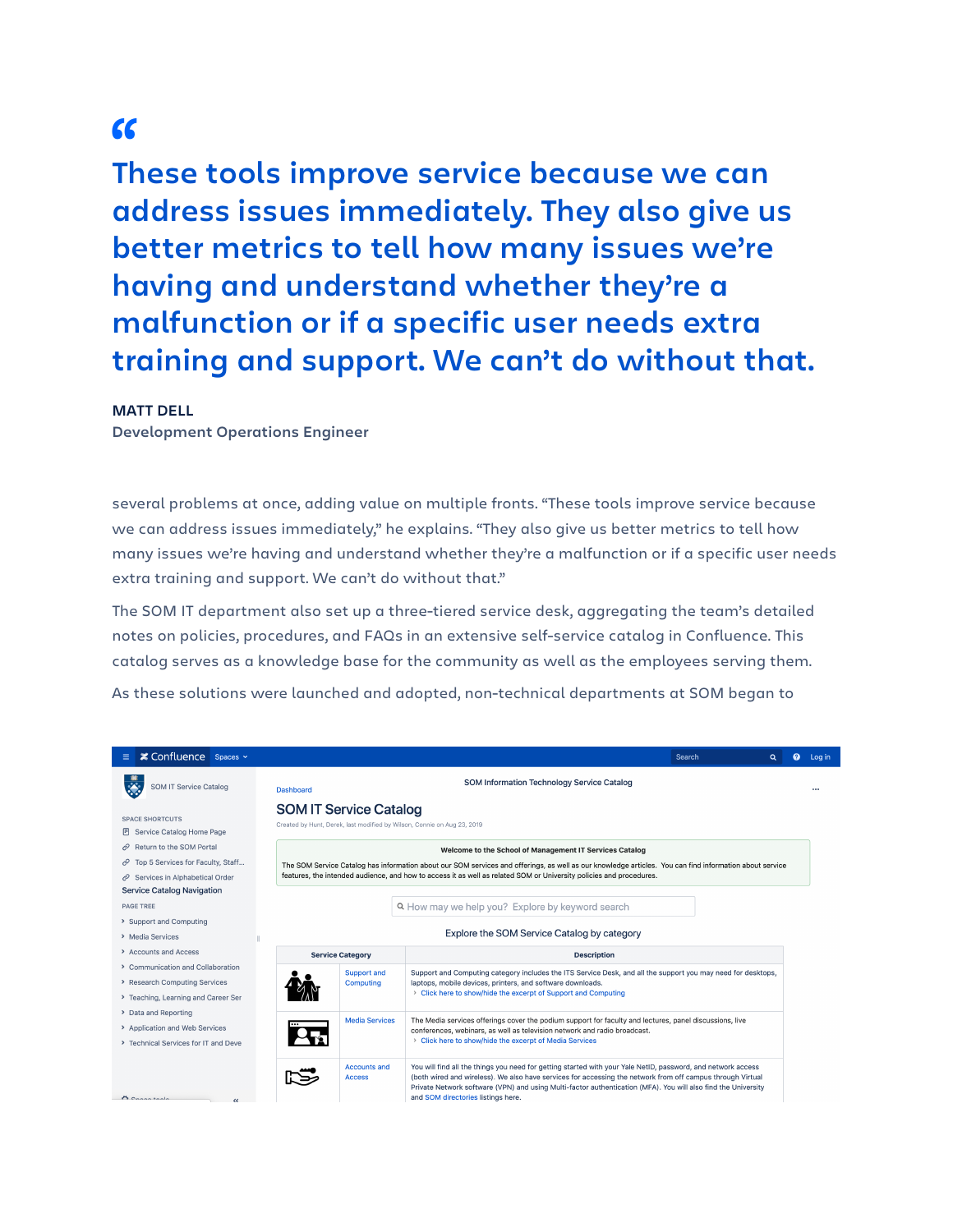consider how Atlassian could help solve their challenges too. For instance, Director of Digital Media Amy Kundrat saw an opportunity to apply Atlassian in the Communications department. She worked with DevOps to set up Jira Service Management for managing requests for communications and marketing materials like brochures, business cards, and other collateral; Confluence for documenting current projects and historical content; and Jira Software for project management. About half of the department organically adopted the new solution. Amy then worked with DevOps to bring adoption to 100 percent.

Matt says Atlassian has now become "indispensable" for SOM's IT team. Ken adds, "These

# **These tools have immensely improved our**  "**service. Now we can't do without them because our community is used to that level of service.**

### **KEN WIELER, CIO**

tools have immensely improved our service. Now we can't do without them because our community is used to that level of service." As more departments like Communications catch on, Matt and Ken both expect Atlassian's impact on the school and its community to grow.

### ELEVATING SERVICE TO MEET RISING EXPECTATIONS

Now, just a few years into their Atlassian journey, Yale SOM's IT team has made significant progress toward achieving school-wide goals, and sees the potential for making an even greater impact on a larger scale.

Perhaps the biggest improvement has been in SOM's IT service delivery. Despite the student population growing by half and service requests increasing 300 percent from 2014-2017, SOM has leveraged their integrated Atlassian solution to reduce average response time for student requests to two hours – a decrease of 66 percent from 2017-2018 alone. Now that the team can track and prioritize requests based on wait times, time to resolution has also decreased by 57 percent.

Abby Loesch, a student at SOM, explains that these high service levels are especially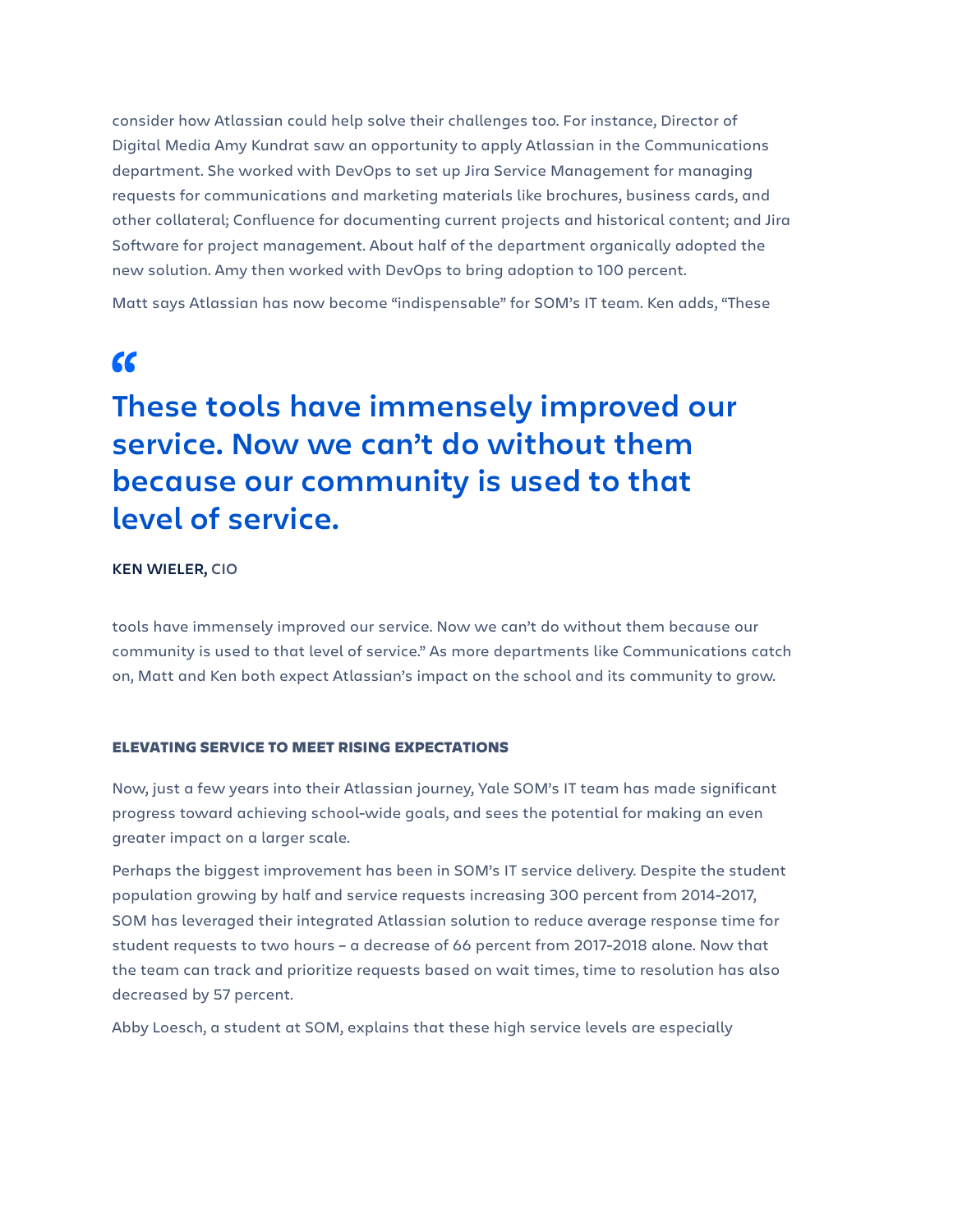important to meet the needs of business-minded, tech-savvy students. "As business school students, many of us have worked in places with efficient IT teams before coming back to school, so our expectations for service delivery are higher," she says. "But I was really impressed with the IT team at SOM. It's so easy to get help, and they always resolve whatever issue I have really quickly."



The number of service requests has also decreased by 50 percent since 2017 thanks to a number of improvements, including standardizing on Confluence as the team's internal and customer-facing knowledge base to support more self-service.

**It's no small task to change the culture of a**  "**workplace. Having Atlassian built around and helping to evolve our practices, along with internal champions for adopting Atlassian and service management methodology, has been and continues to be instrumental in any improvements.**

## **MATT DELL**

**Development Operations Engineer**